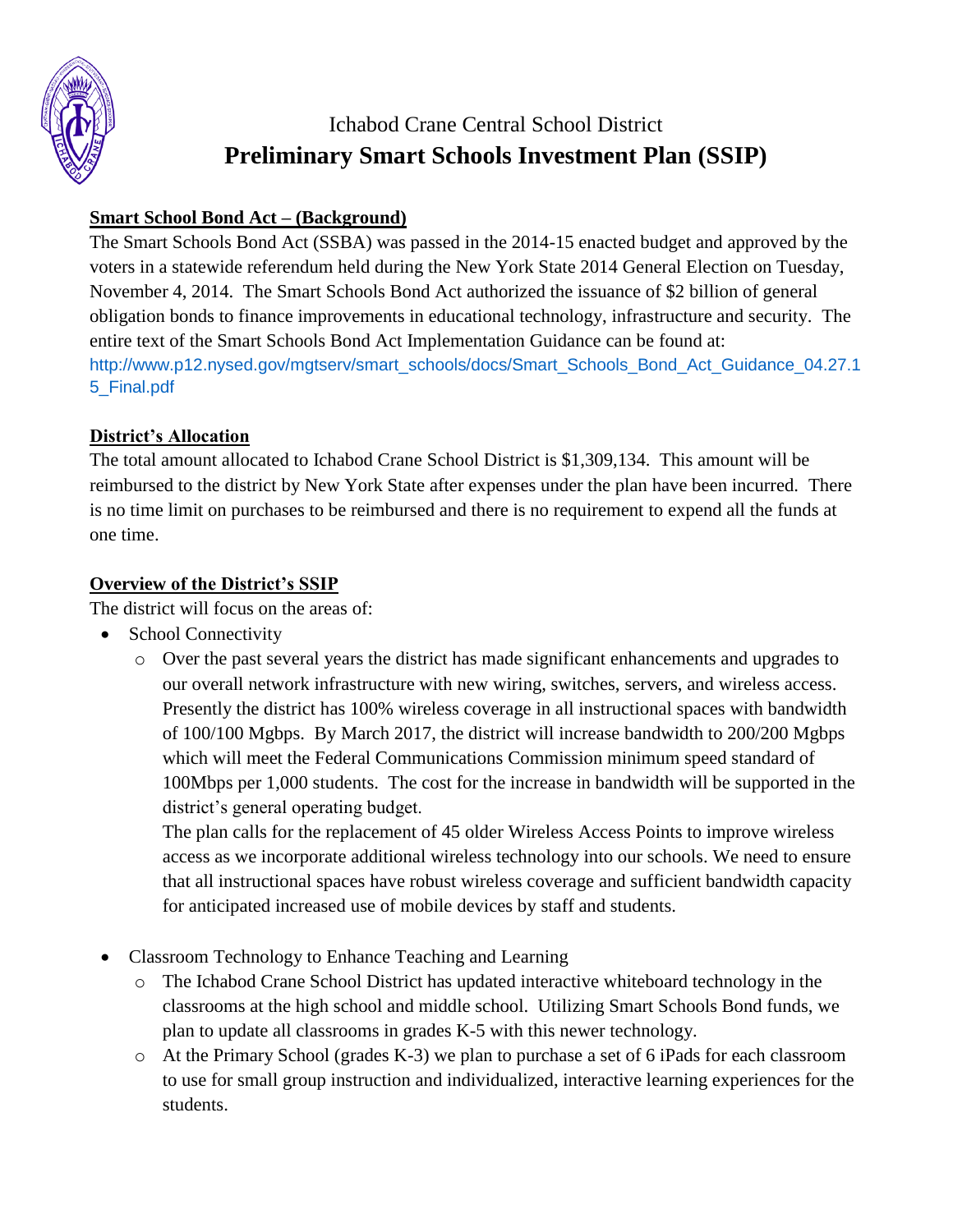- o The High School and Middle School will each receive three laptop computer carts with 30 laptop computers per cart. This will increase our present inventory of 120 laptop computers for student use to 300. The mobile carts allow teachers to expand student learning and provide them with opportunities to access information more readily.
- o We have 314 desktop computers that are considerably older and inefficient. Our plan calls for the replacement of these computers over a three year period by replacing 114 desktop computers in the 2016-17 school year and 100 in 2017-18 and 2018-19. This would put us on track to develop a five to six year replacement plan for our desktop computers and provide up to date technology for students and staff.
- o Set up a Computer Science Lab at the high school to allow for additional elective courses in computer technology as well as additional computer lab space for classroom teachers.
- o Purchase five additional document cameras.
- High-Tech Security Features
	- o The Ichabod Crane School District has taken steps to improve building security by adding secure vestibules and enhanced door locking security in our buildings. The safety of our students and staff is a priority and we plan to install additional security cameras to help ensure that everyone is as safe as possible. The plan calls for the installation of security cameras on the interior and exterior of all school buildings (high school, elementary/middle school, primary school, transportation, and maintenance/facilities) on the campus. Phase I calls for the installation of the infrastructure to allow for full coverage of all interior and exterior areas of our buildings. Approximately 25% of the number of cameras needed for full coverage will be purchased in Phase I.

### **Preliminary Smart Schools Investment Plan Expenditures**

| <b>Phase I Total</b>               | \$824,236 |
|------------------------------------|-----------|
| <b>Unallocated Funds \$484,898</b> |           |